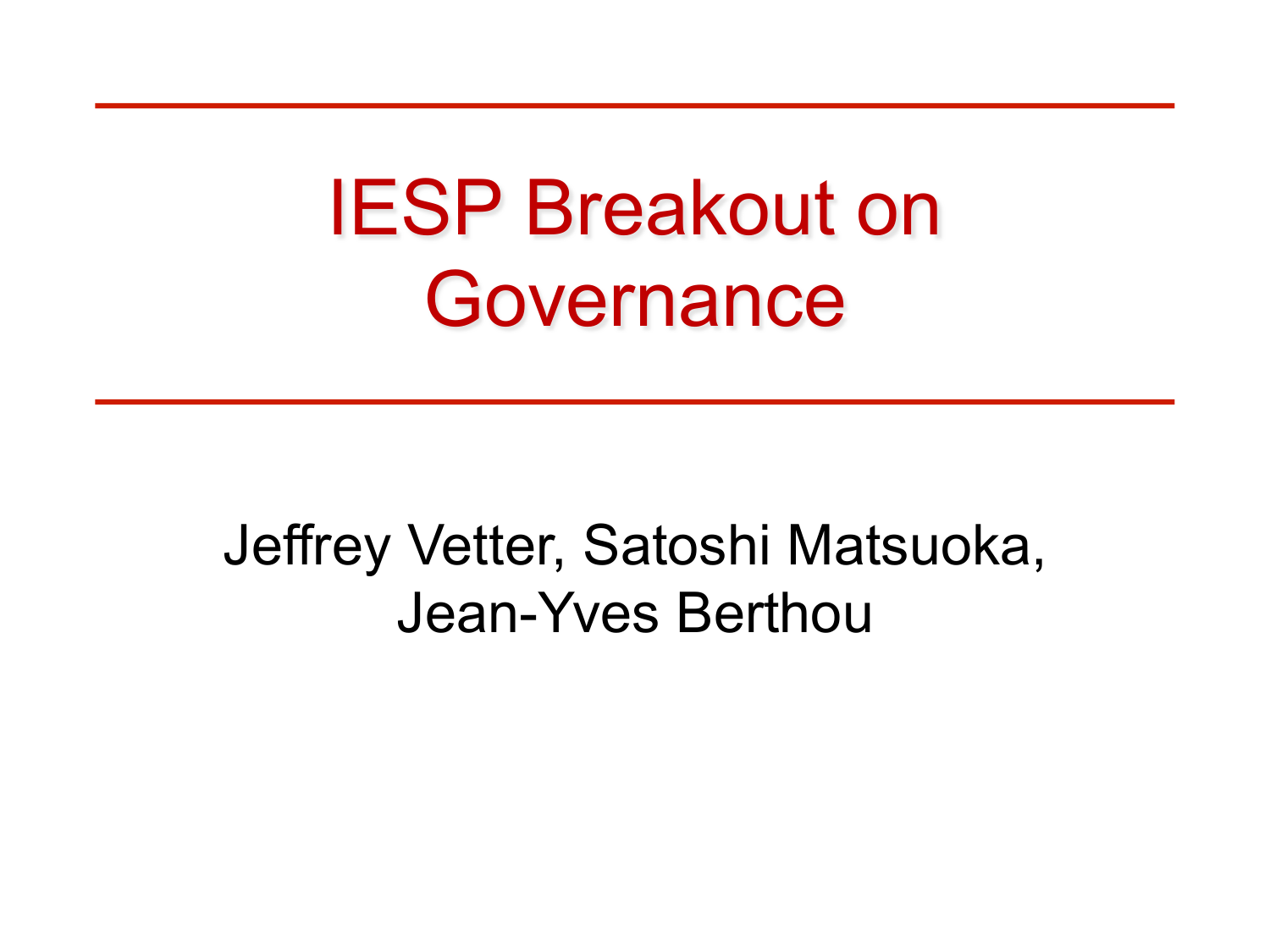An international governance for doing what ?

Exascale roadmap update

Monitoring the roadmap implementation

- Reviewing the proposals for funding (from funding agencies request)
- Evaluating the projects that implement software components

Contribute to calls authoring

Shared feedbacks with R&D and funding agencies

Co-design information exchange forum between co-design centers, vendors, Exascale Software projects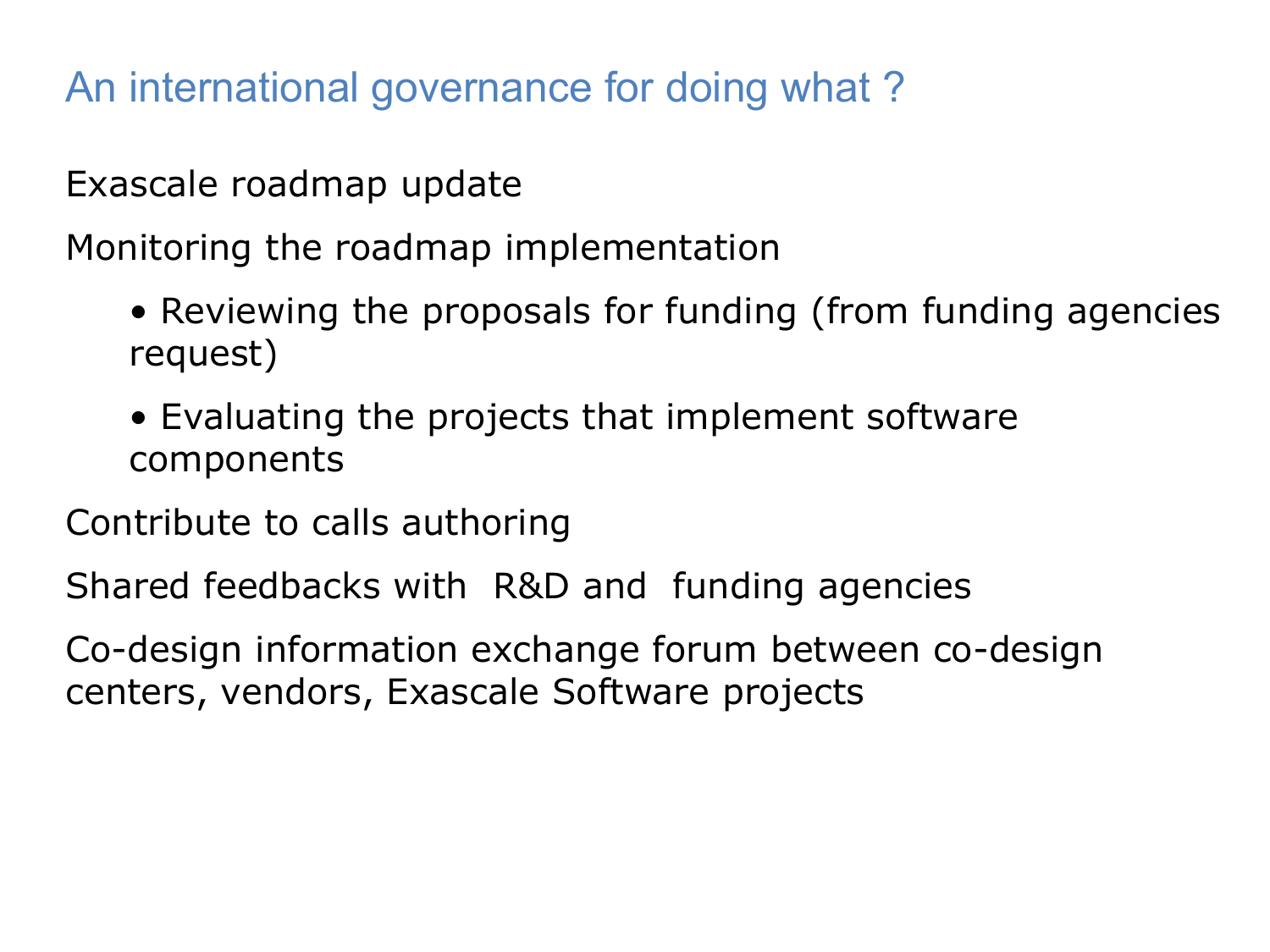An international governance for doing what ?

Specifying,developing, promoting API shared at the international level

Managing WGs on specific subjects on software level (MPI, resilience, …) but also on application fields (climat, combution, …)

Sharing, promoting training and education courses (virtual schools also)

Dissemination activities, stakeholders, public, funding agencies,

Open questions (not for everyone):

- International testbed of software stack on US/Asia/Europe machines (G8-ECS) ?
- Deliver software stack (lustre model) ?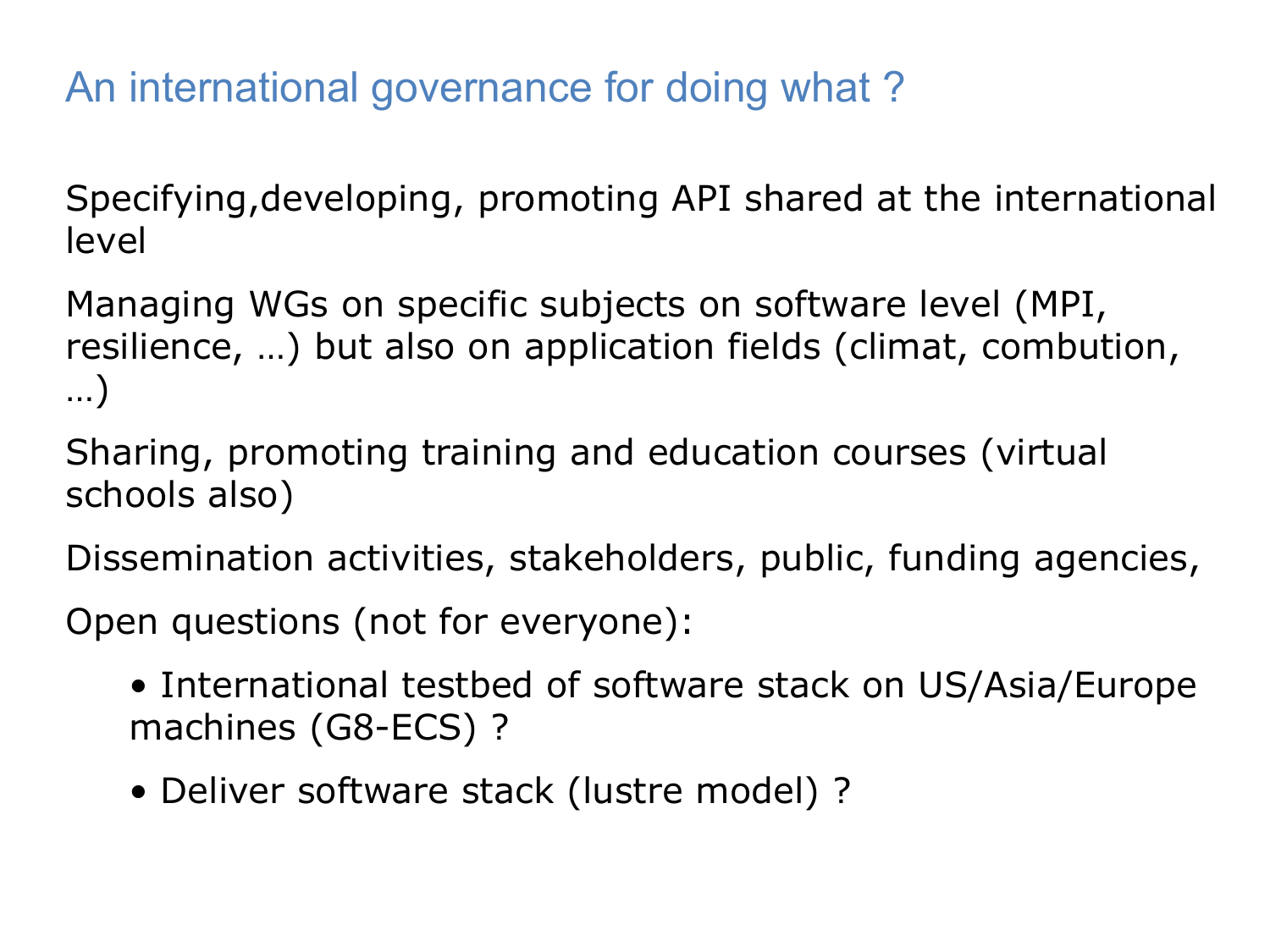#### What we will not do together ?

Open question:

• Include industrial end users? It is mandatory for Japan and Europe to involve end users from industry

• Some specific software component?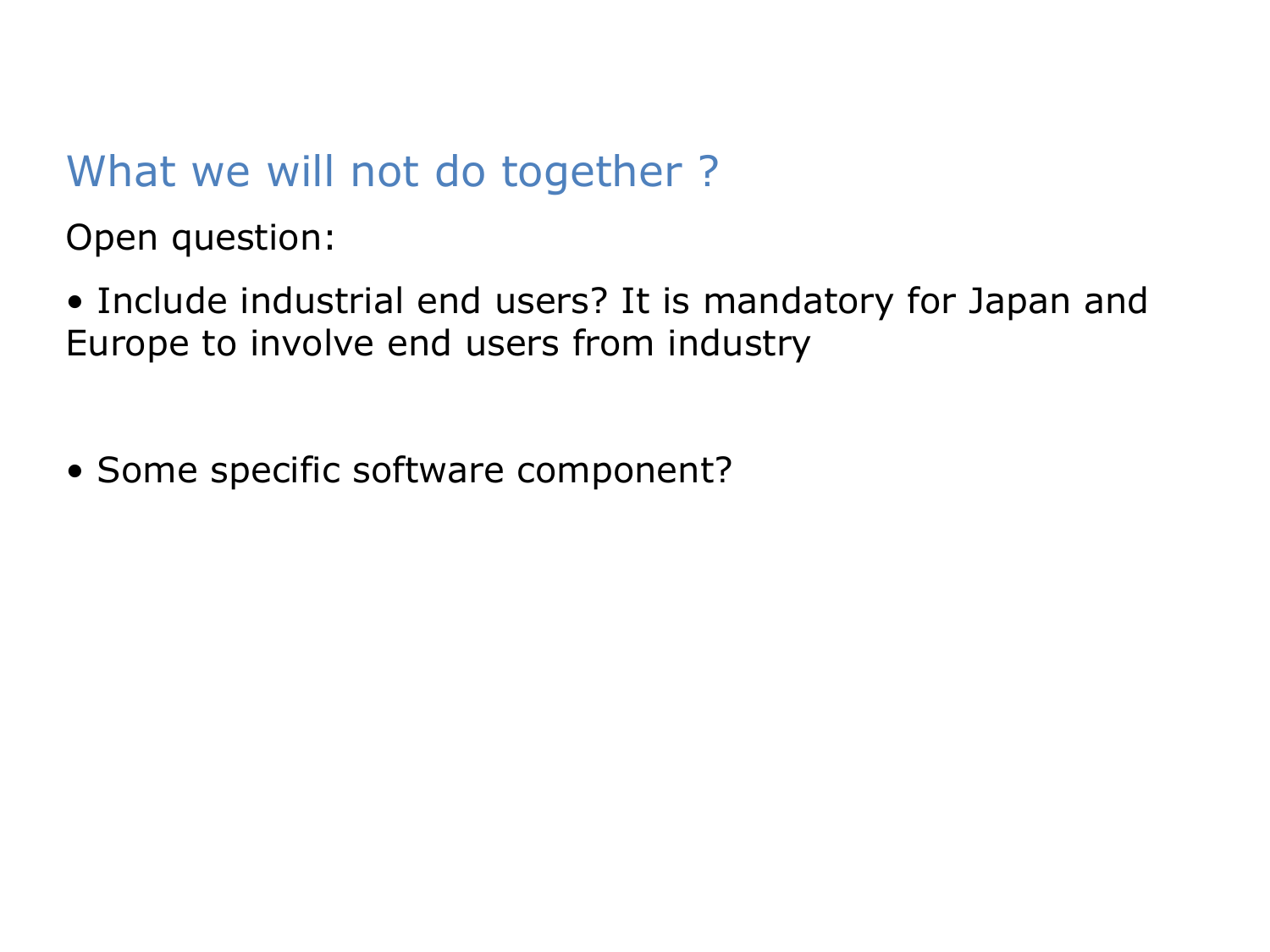#### An international governance, how?

- **E** Governance model
	- Should allow to implement the what
	- Should be sustainable
	- Should be attractive for every funding bodies
	- We should look at precedence for the forums, such as OGF, OSS, FSIO, Linux, MPI
- **E** Models
	- Loosely coupled
	- **Coordinated**
	- **Joint**
	- Well-specified legal framework